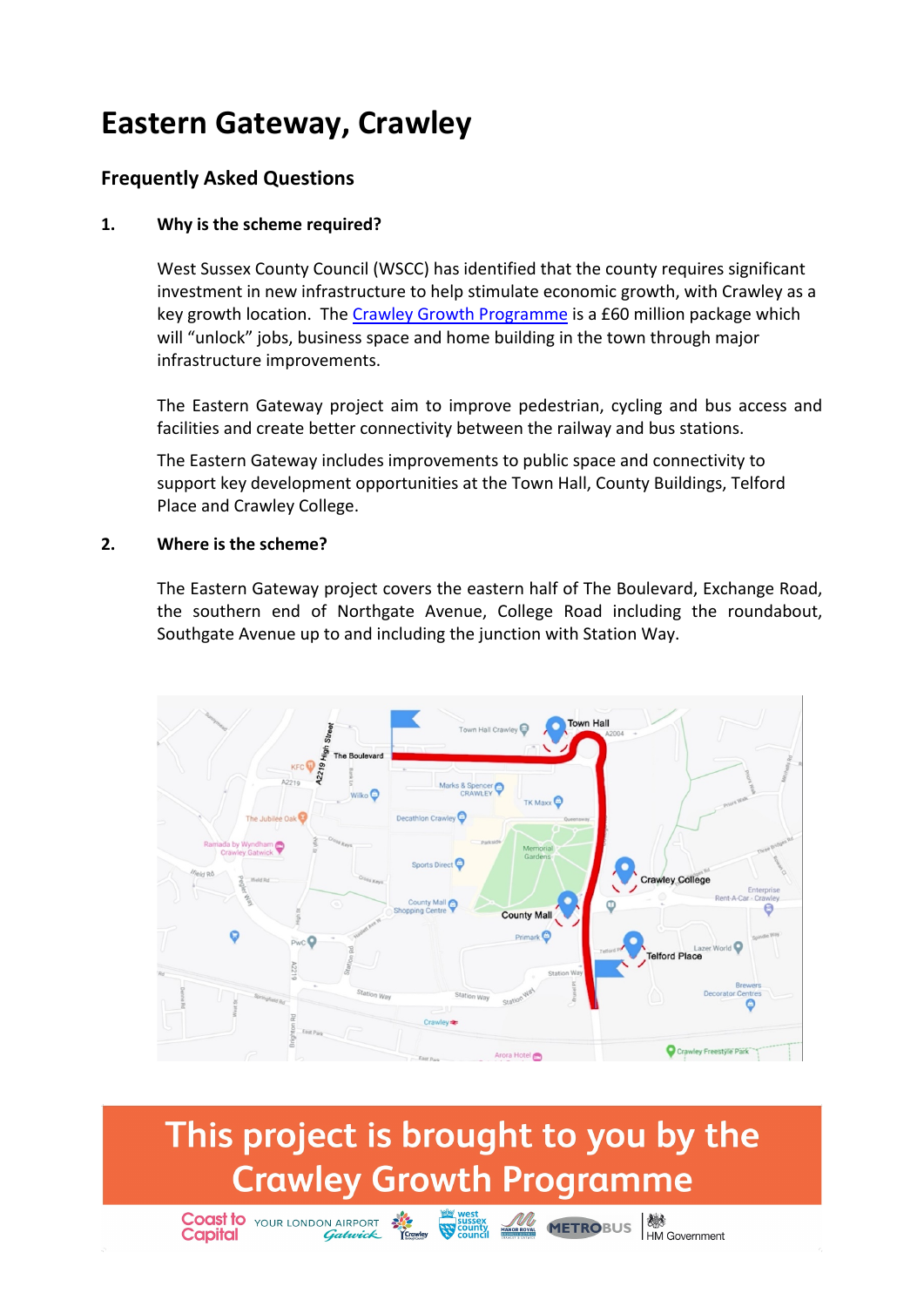#### **3. What does the scheme include?**

The Eastern Gateway Scheme features include the following improvements and changes:

- $\triangleright$  Decluttering of the highway to enhance the visual appearance of the town centre
- $\triangleright$  Soft urban landscaping
- $\triangleright$  Cycling facilities (cycle lanes and toucan crossings)
- $\triangleright$  Public realm quality materials to enhance the Town Centre
- $\triangleright$  Limited raised carriageway and change in surface treatment to improve pedestrian connectivity
- $\triangleright$  New pedestrian crossing facilities
- $\triangleright$  New signalised junction layouts to improve the junction efficiency and allow better management of traffic.

#### **4. What will the schemes cost to implement and how is it funded?**

The estimated cost for implementing the Eastern Gateway scheme is £8.85 million funded through the Crawley Growth Programme. The Crawley Growth programme will be delivered by a major partnership of public and private organisations, including the Coast to Capital Local Enterprise Partnership, West Sussex County Council, Crawley Borough Council, Metrobus, Gatwick Airport Limited, Manor Royal Business Improvement District (BID) Company.

#### **5. Who is delivering the project?**

As part of the Crawley Growth Programme, West Sussex County Council are the lead authority for the Eastern Gateway Project and Contract Management for the proposed improvements.

#### **6. When will the scheme be built?**

Further design alterations were completed in Spring 2021. Construction has started in Summer 2021 and will be completed by Spring 2022.

What to expect during the works:

#### Phase 1 / 2 / 3

The roundabout and College Road will operate throughout the scheme with one lane open in either direction

### This project is brought to you by the **Crawley Growth Programme**

Coast to Your LONDON AIRPORT AND SUSTAIN TO COUNTY AND SOLUTION ON THE GOVERnment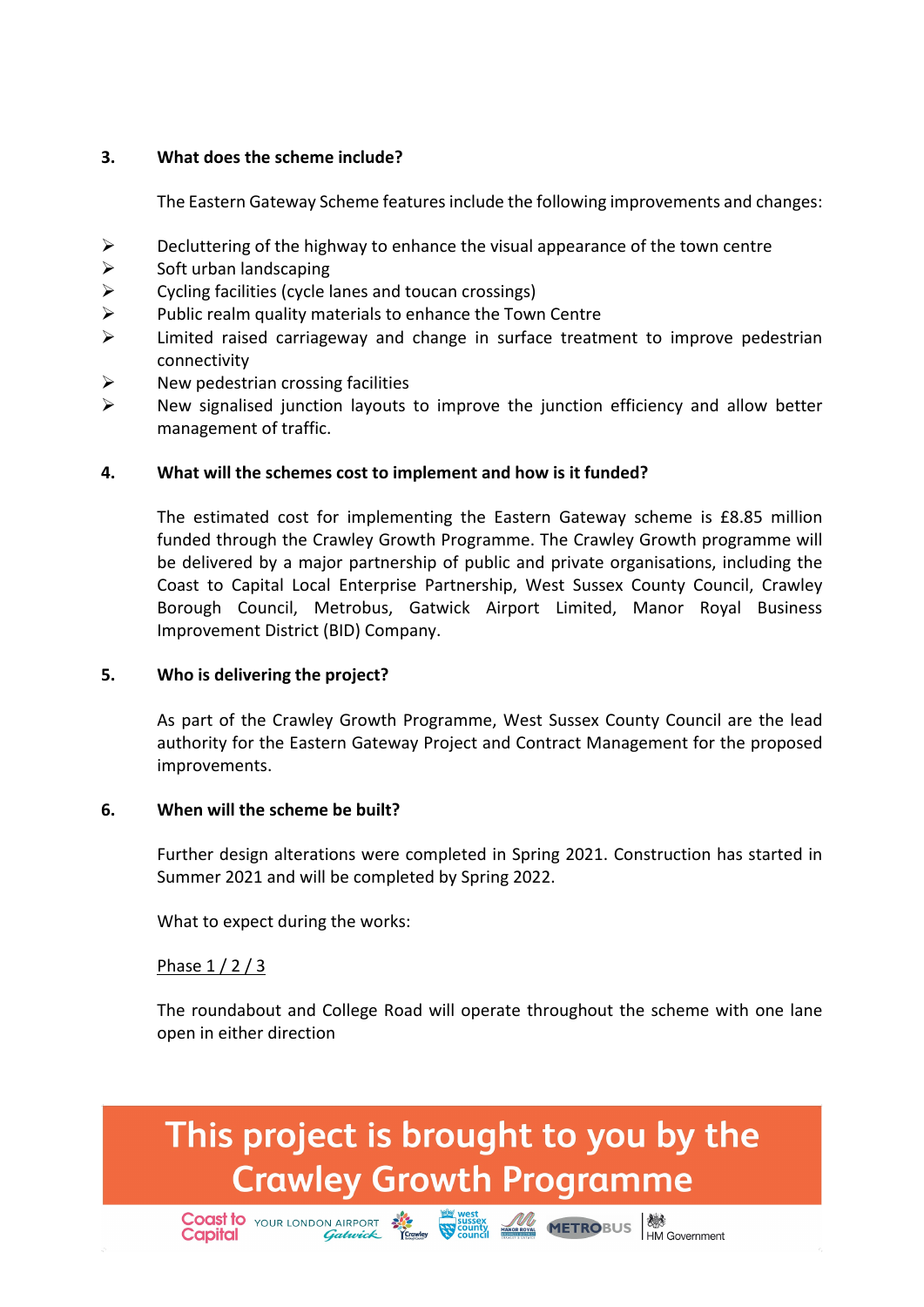On College Road, heading South towards Haslett Avenue (where the cycle lanes will end), the works to the central reservation will be conducted first, meaning traffic will use the lanes adjacent to the footway. When works move out to the cycle lanes, this will move the traffic to the lane either side of the central reservation.

On The Boulevard, traffic will operate as usual until 14th July, when a temporary West to East one-way system and associated diversion signs will be put into place.

#### Phase 4

The junction of College Road/Haslett Ave East will operate the same as now with temporary signals. There is ongoing liaison with County Mall to maintain access to their carpark and prevent delays.

#### Phase 5

Minimal works to surfaces and footways, signals will be replaced but the existing set up will be replicated and traffic will still flow in both directions.

#### **7. Will the local community be affected during construction?**

WSCC will be working closely with the contractor and affected stakeholders to minimise any disruption to local community and businesses. Phasing of each section of the scheme has been carefully planned to minimise disruption for residents and businesses.

We will communicate relevant information in a timely manner using appropriate media channels to ensure that everyone is kept informed as the project progresses.

#### **8. Will the improvements reduce congestion?**

The Eastern Gateway is an urban realm improvement project. It is anticipated that the improved pedestrian and cycling facilities will encourage sustainable travel modes, facilitate modal shift and enable better management of peak demands.

Traffic signals on College Road (southbound), at the junction of Haslett Avenue East, currently have phasing for the left turn. We recognise that this can cause congestion at times, therefore we have worked with the Traffic Signals and Street Lighting Team and this phasing will be removed. Traffic will only be stopped from turning left at this junction when pedestrians wish to cross.

#### **9. What provision has been made for walking and cycling?**

**Capital** 

The Eastern Gateway Project proposals will feature improved pedestrian and cycling facilities. On some sections, cyclists will come from a dedicated cycle lane, onto clearly

# This project is brought to you by the **Crawley Growth Programme**

**Coast to** Your LONDON AIRPORT **SALE SUBJECT AND METROBUS**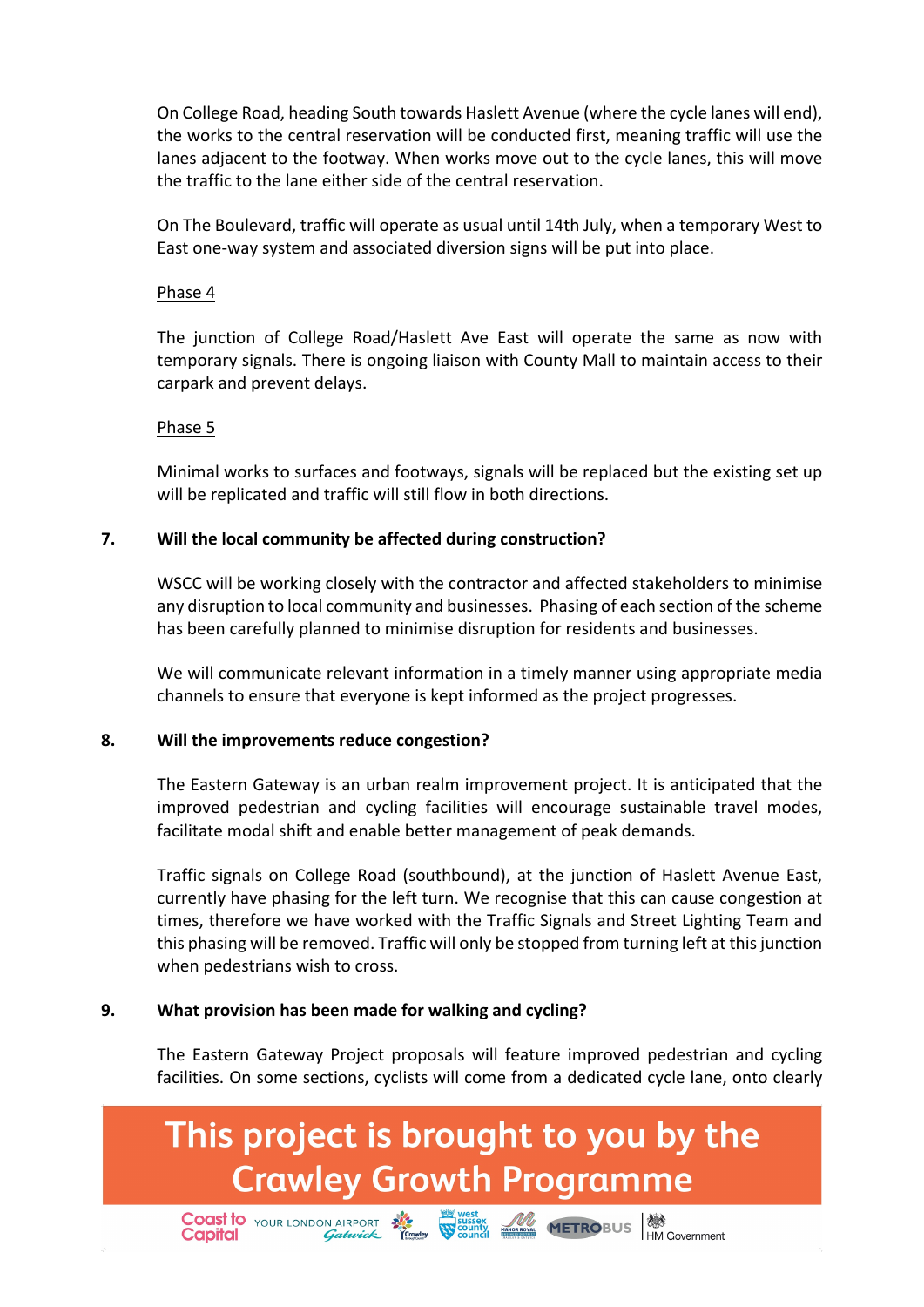marked shared use space. These plans meet current standards for width of shared use facilities and we have worked closely with safety advisors to maximise safe use of these spaces.

#### **10. How will the existing cycle lanes be linked?**

WSCC are committed to investment in sustainable modes of transport. We will ensure that the existing cycle network is linked to the proposed scheme, thereby providing a comprehensive cycle network for Crawley.

#### **11. Will the proposed improvements require additional land?**

The proposed improvements are all contained within the existing highway. Nevertheless, we recognise that there are several interactions with neighbouring properties and developments which will require close co-operation.

#### **12. Will the roads become narrower, to accommodate the new cycle lanes?**

Vehicle lanes on The Boulevard and College Road will be narrowed, but robust safety modelling has been undertaken, working with current size constraints.

The scheme involves proposals that alters the carriageway's vertical, horizontal alignments to accommodate improved cycling and pedestrian infrastructure. This alignment alteration is facilitated through the introductions of raised tables and narrow traffic lanes which has been subjected to extensive modelling and safety audit process to ensure suitability

#### **13. Will the roads remain open during the work?**

Every effort will be made to maintain access to premises and minimise the impact on the road network on all road users. The Traffic Management Plans are due to be developed and confirmed following the completion of the detailed design stage. The proposed temporary traffic management will be communicated to affected stakeholders in advance of starting the work to capture feedback.

There are no anticipated access issues for users of the car park in Telford Place.

#### **14. Will there be any environmental impact?**

**Capital** 

Surveys were undertaken to assess and minimise the impacts of the scheme on the local habitat. In general, the scheme is not expected to have a significant negative impact on species or habitats along the route. Should the surveys identify species requiring protection an appropriate mitigation plan will be developed to reduce the impact of the proposed improvements.

## This project is brought to you by the **Crawley Growth Programme**

**Coast to** Your LONDON AIRPORT **SALE SUSSEX** WEST METROBUS **AND COAST CONSTANT** CONDUCT CONDUCT THE CONDUCT ON THE CONDUCT ON THE CONDUCT ON THE CONDUCT ON THE CONDUCT ON THE CONDUCT ON THE CONDUCT ON THE CONDUCT ON THE CO